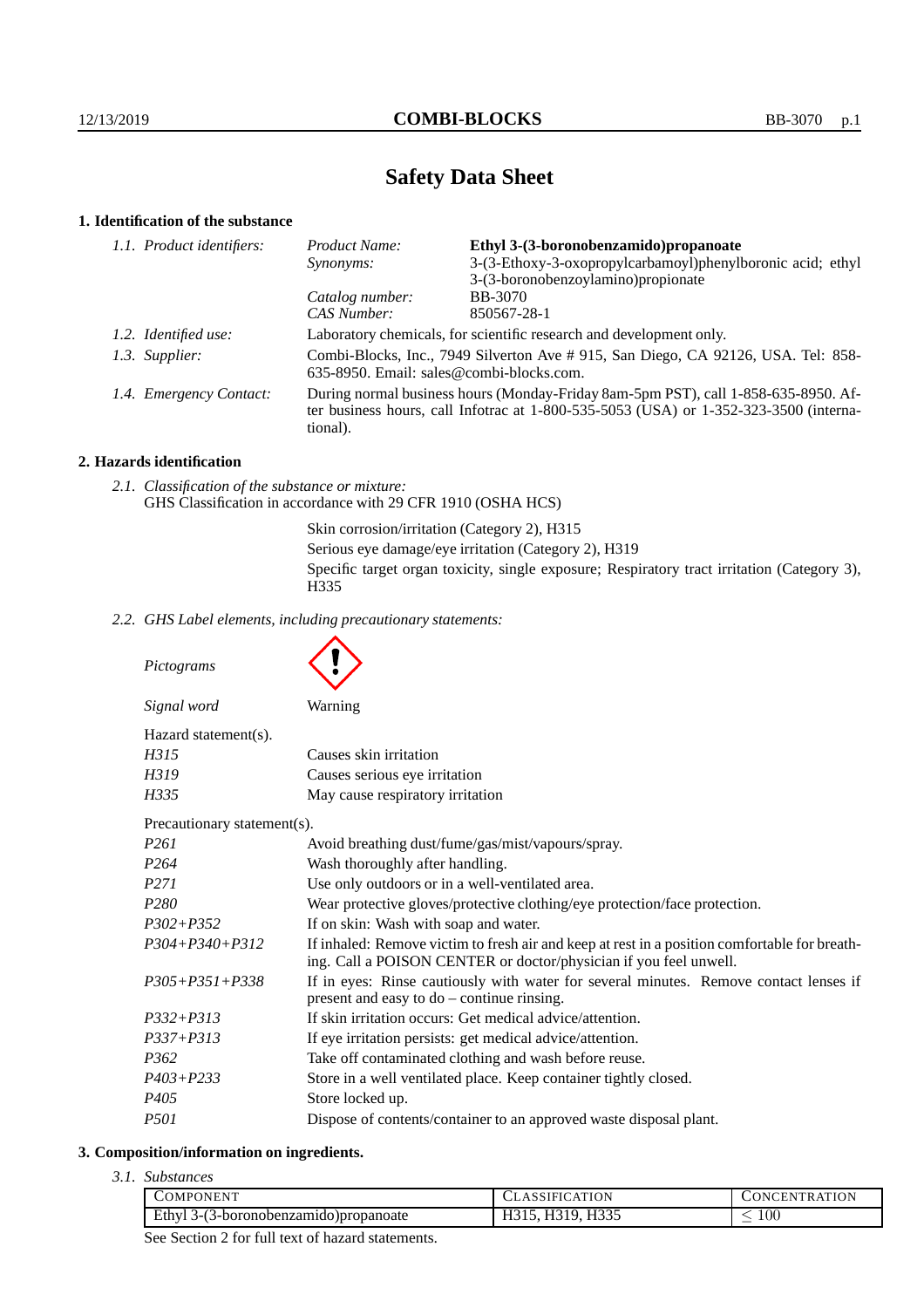### **4. First aid measures**

*4.1. Description of first aid measures.*

| General advice:          | Consult a physician. Show this safety data sheet to the doctor in attendance. Move out of<br>dangerous area.                                         |
|--------------------------|------------------------------------------------------------------------------------------------------------------------------------------------------|
| If inhaled:              | Remove victim to fresh air and keep at rest in a position comfortable for breathing. Call a<br>POISON CENTER or doctor/physician if you feel unwell. |
| In case of skin contact: | Wash with soap and water.                                                                                                                            |
| In case of eve contact:  | Rinse cautiously with water for several minutes. Remove contact lenses if present and<br>easy to $do$ – continue rinsing.                            |
| If swallowed:            | Wash out mouth with copious amounts of water for at least 15 minutes. Seek medical<br>attention.                                                     |

- *4.2. Most important symptoms and effects, both acute and delayed:* See Section 2.2 and/or in Section 11.
- *4.3. Indication of any immediate medical attention and special treatment needed:* No data.

#### **5. Fire fighting measures**

- *5.1. Extinguishing media:* Use dry sand, dry chemical or alcohol-resistant foam for extinction.
- *5.2. Special hazards arising from the substance or mixture:* Carbon monoxide, nitrogen oxides.
- *5.3. Advice for firefighters:* Wear self-contained breathing apparatus for firefighting if necessary.
- *5.4. Further information:* No data available.

#### **6. Accidental release measures**

- *6.1. Personal precautions, protective equipment and emergency procedures:* Ensure adequate ventilation. Use personal protective equipment.
- *6.2. Environmental precautions:* Should not be released into the environment. See Section 12 for additional ecological information.
- *6.3. Methods and materials for containment and cleaning up:* Sweep up or vacuum up spillage and collect in suitable container for disposal.
- *6.4. Reference to other sections:* Refer to protective measures listed in Sections 8 and 13.

#### **7. Handling and storage**

- *7.1. Precautions for safe handling:* Avoid contact with skin and eyes. Avoid inhalation of vapour or mist. Keep away from sources of ignition - No smoking. Take measures to prevent the build up of electrostatic charge. For precautions see section 2.2.
- *7.2. Conditions for safe storage, including any incompatibilities:* Keep container tightly closed in a dry and well-ventilated place. Containers which are opened must be carefully resealed and kept upright to prevent leakage.
- *7.3. Specific end use(s):* Laboratory chemicals, for scientific research and development only.

#### **8. Exposure Controls / Personal protection**

*8.1. Control parameters:*

*Components with workplace control parameters:* Contains no substances with occupational exposure limit values.

*8.2. Exposure controls:*

*Appropriate engineering controls:* Ensure that eyewash stations and safety showers are close to the workstation location. Ensure adequate ventilation, especially in confined areas. Use only under a chemical fume hood.

*Personal protective equipment:*

| Eye/face protection: | Wear appropriate protective eyeglasses or chemical safety goggles as described by OSHA's<br>eye and face protection regulations in 29 CFR 1910.133 or European Standard EN166.                                                                                                                                         |
|----------------------|------------------------------------------------------------------------------------------------------------------------------------------------------------------------------------------------------------------------------------------------------------------------------------------------------------------------|
| Skin protection:     | Handle with gloves. Gloves must be inspected prior to use. Use proper glove removal<br>technique (without touching glove's outer surface) to avoid skin contact with this product.<br>Dispose of contaminated gloves after use in accordance with applicable laws and good<br>laboratory practices. Wash and dry hands |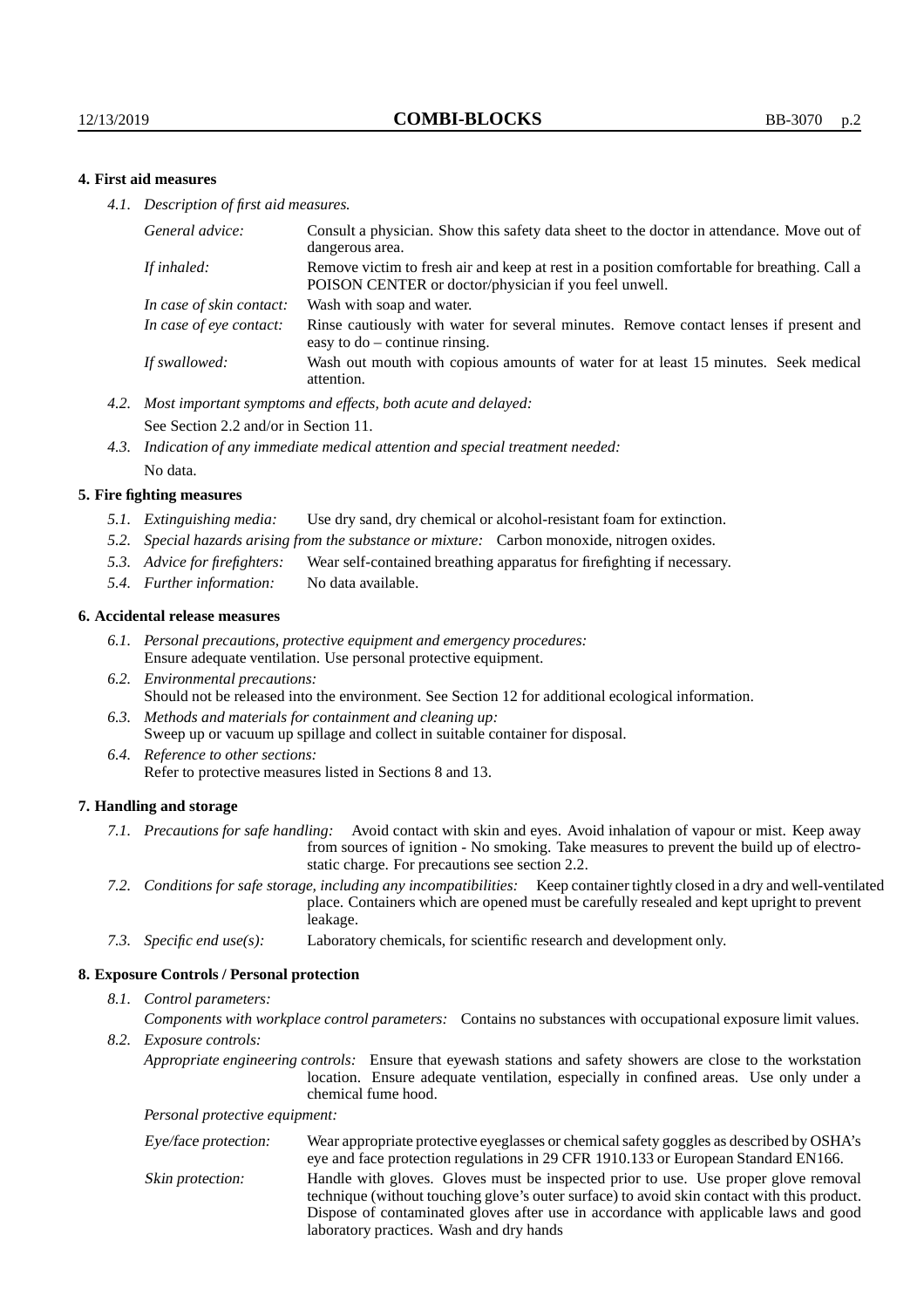| <b>Body Protection:</b> |         | Complete suit protecting against chemicals, Flame retardant antistatic protective clothing.                       |
|-------------------------|---------|-------------------------------------------------------------------------------------------------------------------|
|                         |         | The type of protective equipment must be selected according to the concentration and                              |
|                         |         | amount of the dangerous substance at the specific workplace.                                                      |
| Respiratory protection: |         | No protective equipment is needed under normal use conditions.                                                    |
|                         |         | Control of environmental exposure: Prevent further leakage or spillage if safe to do so. Do not let product enter |
|                         | drains. |                                                                                                                   |

# **9. Physical and chemical properties**

*9.1. Information on basic physical and chemical properties*

| (a)      | Appearance:                                   | Solid                |
|----------|-----------------------------------------------|----------------------|
| (b)      | Odour:                                        | No data              |
| (c)      | Odour Threshold:                              | No data              |
| (d)      | $pH$ :                                        | No data              |
| (e)      | Melting point/freezing point:                 | $120 - 140^{\circ}C$ |
| (f)      | Initial boiling point and boiling range:      | No data              |
| (g)      | Flash point:                                  | No data              |
| (h)      | Evaporatoin rate:                             | No data              |
| (i)      | Flammability (solid, gas):                    | No data              |
| (j)      | Upper/lower flammability or explosive limits: | No data              |
| $\rm(k)$ | Vapour pressure:                              | No data              |
| (1)      | Vapour density:                               | No data              |
| (m)      | Relative density:                             | No data              |
| (n)      | Water solubility:                             | No data              |
| $\circ$  | Partition coefficient: n-octanol/water:       | No data              |
| (p)      | Auto-ignition:                                | No data              |
| (q)      | Decomposition temperature:                    | No data              |
| (r)      | Viscosity:                                    | No data              |
| (s)      | Explosive properties:                         | No data              |
| (t)      | Oxidizing properties:                         | No data              |

*9.2. Other safety information:*

| Formula          | $C_{12}H_{16}BNO_5$ |
|------------------|---------------------|
| Molecular weight | 265.1               |
| CAS Number       | 850567-28-1         |

# **10. Stability and reactivity**

- *10.1. Reactivity* No data
- *10.2. Chemical stability* Stable under recommended storage conditions.
- *10.3. Possibility of hazardous reactions* No data
- *10.4. Conditions to avoid*
- *10.5. Incompatible material* No data.
- *10.6. Hazardous decomposition products:*

Hazardous decomposition products formed under fire conditions: Carbon monoxide, nitrogen oxides. Other decomposition products: No data In the event of fire: See Section 5.

# **11. Toxicological information**

*11.1 Information on toxicological effects*

| Acute toxicity:                    | No data available.                |
|------------------------------------|-----------------------------------|
| Skin irritation/corrosion:         | No data available.                |
| Eye damage/irritation:             | Causes serious eye irritation.    |
| Respiratory or skin sensitization: | May cause respiratory irritation. |
| Germ cell mutagenicity:            | No data available.                |
| Carcinogenicity:                   | No data available.                |
| Reproductive toxicity:             | No data available.                |